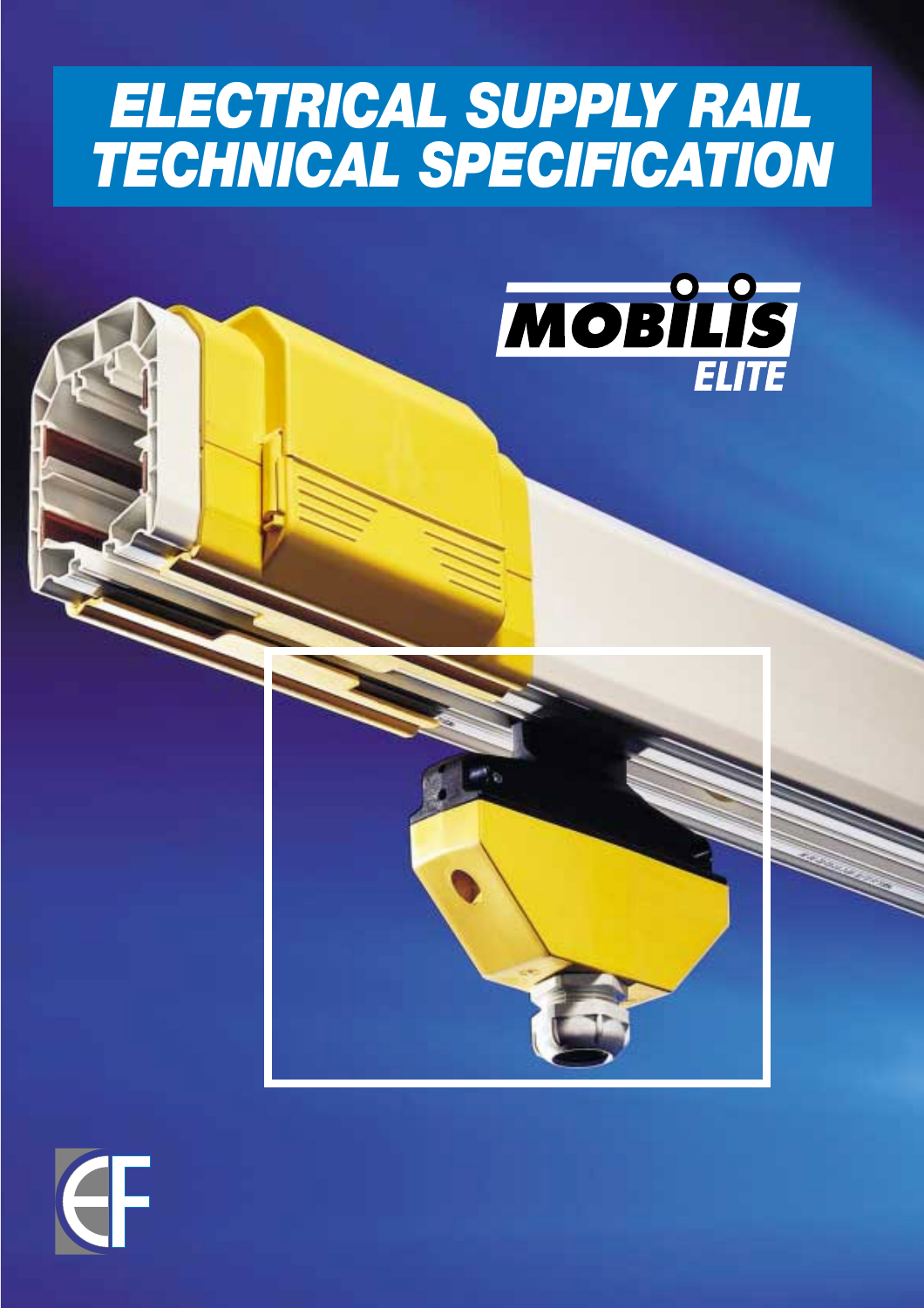# *COMPOSITION OF A MOBILIS ELITE LINE*

# МОЗІІВ **ELITE**

To install in the middle of lines longer than 140m, please enquire

*LINE ELEMENT*

Self-extinguishing PVC Standard length 4m, 2m, 1m Special length on request Max. rated operational voltage : 750 V References hereunder

|        |        |                                                 |        |                                                  |        |                                                  |        |                                                    |        |                                                    | 200A                      |
|--------|--------|-------------------------------------------------|--------|--------------------------------------------------|--------|--------------------------------------------------|--------|----------------------------------------------------|--------|----------------------------------------------------|---------------------------|
|        |        |                                                 |        |                                                  |        |                                                  |        |                                                    |        |                                                    | copper 70 mm <sup>2</sup> |
|        |        |                                                 |        |                                                  |        |                                                  |        |                                                    |        |                                                    | 0,00026 Ohm/m             |
|        |        |                                                 |        |                                                  |        |                                                  |        |                                                    |        |                                                    |                           |
|        | 1.8    | .5                                              | 1.6    | 1.8                                              | 1.9    | 2.0                                              | 2.1    | 2.4                                                | 2.7    | 3.7                                                | 4,2                       |
| ME4204 | ME5204 | ME4404                                          | ME5404 | ME4604                                           | ME5604 | ME4104                                           | ME5104 | ME4134                                             | ME5134 | ME8284                                             | ME8285                    |
| ME4202 | ME5202 | ME4402                                          | ME5402 | ME4602                                           | ME5602 | ME4102                                           | ME5102 | ME4132                                             | ME5132 | ME8282                                             | ME8286                    |
| ME4201 | ME5201 | ME4401                                          | ME5401 | ME4601                                           | ME5601 | ME4101                                           | ME5101 | ME4131                                             | ME5131 | ME8281                                             | ME8287                    |
| ME4200 | ME5200 | ME4400                                          | ME5400 | ME4600                                           | ME5600 | ME4100                                           | ME5100 | ME4130                                             | ME5130 | ME8280                                             | ME8288                    |
| ME8020 | ME8520 | ME8040                                          | ME8540 | ME8060                                           | ME8560 | ME8100                                           | ME8510 | ME8013                                             | ME8513 | ME8290                                             | ME8291                    |
|        |        | 20A<br>steel 16 mm <sup>2</sup><br>0,0116 Ohm/m |        | 40A<br>copper 10 mm <sup>2</sup><br>0,0017 Ohm/m |        | 60A<br>copper 16 mm <sup>2</sup><br>0,0012 Ohm/m |        | 100A<br>copper 24 mm <sup>2</sup><br>0,00077 Ohm/m |        | 130A<br>copper 35 mm <sup>2</sup><br>0,00056 Ohm/m |                           |



Thermoplastic Self-extinguishing

*END-LINE FEED-BOX M25/M32/M40*



Collector trolley inaccessible zone : 35 mm Weight 0,4 kg

Please provide cable eye stiffeners Ø 5 for connection

|                 |     | Dimension A   Dimension B | References | Cable ø     |
|-----------------|-----|---------------------------|------------|-------------|
| M <sub>25</sub> | 181 | 126                       | ME 1200    | 13 to 19 mm |
| M32             | 183 | 128                       | ME 1230    | 15 to 25 mm |
| M40             | 187 | 132                       | ME 1250    | 21 to 32 mm |







IP23 References hereunder

*EXPANSION JOINT*

Thermoplastic - Self-extinguishing IP 23

Intensities 20, 40, 60, 100A Weight 0,3 kg

Please provide cable eye stiffeners Ø 5 for connection

|     | <b>Dimension A</b> | <b>References</b> | Cable ø     |
|-----|--------------------|-------------------|-------------|
| M25 | 169                | ME 1300           | 13 to 19 mm |
| M32 | 171                | ME 1330           | 15 to 25 mm |

# *COVERING FLANGE*



Self-extinguishing IP 23 Weight 0,2 kg Reference : ME1000







1000

Эπ

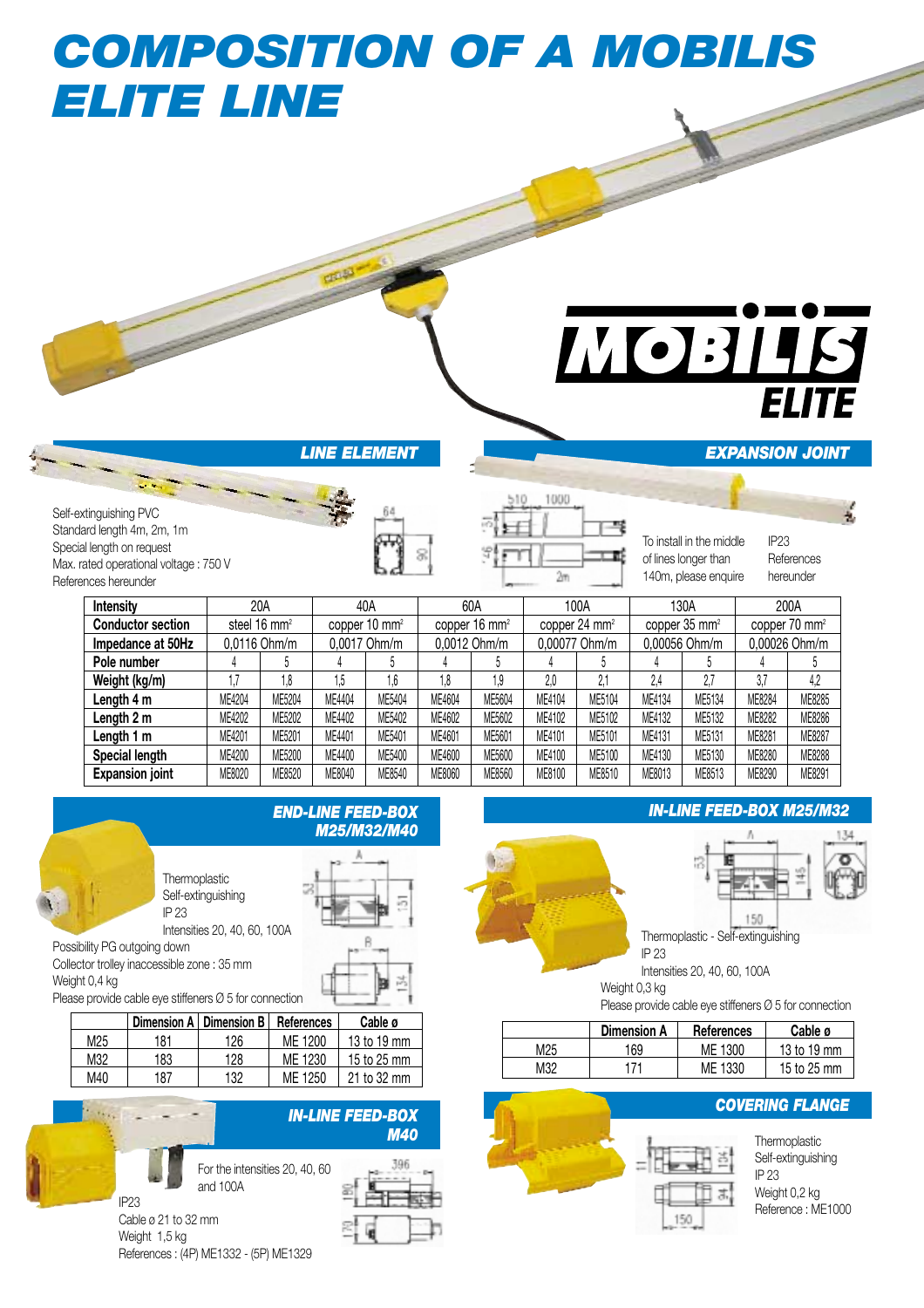### *FEED-BOX 130A AND 200A*



Premounted on 1 m line element

IP23 - Weight  $\;\simeq$  10 kg (This weight includes the connecting cables, length 2 m) Use 2 hangers.

| <b>Intensity</b> | poles  | 5 poles | 4 or 5 cables ø | <b>Section</b>    | Dim. A |
|------------------|--------|---------|-----------------|-------------------|--------|
| 130A             | ME1313 | ME1317  | 10.5 mm         | $35 \text{ mm}^2$ | 170    |
| 200A             | ME8299 | ME8294  | 14.4 mm         | $70 \text{ mm}^2$ | 220    |





(5P) ME3051

*WITH BOX*

*DOUBLE TROLLEY* 

*SIMPLE TROLLEY*

*WITH BOX*



Connection with 2 flexible cables Terminal 6 mm<sup>2</sup> Weight1,1 kg



494 70

References : (4P) ME4042 (5P) ME4050

### *STATIONARY USE OF THE TROLLEYS*

| Simple trolley | Double trolley | <b>Triple trolley</b> |
|----------------|----------------|-----------------------|
| 40 sec. at 40A | 40 sec. at 80A | 40 sec. at 120A       |
| 5 min. at 30A  | 5 min. at 60A  | 5 min. at 90A         |
| 30 min. at 20A | 30 min. at 40A | 30 min. at 60A        |
| 24 h. at 16A   | 24 h. at 32A   | 24 h. at 48A          |



*SLIDING HANGER*



Reference: ME1510



Prelacquered steel fully assembled Delivered with 4 anchoring screws Weight 0,1 kg Reference : ME1500





# **Type References Weight** Simple (4P) ME2043 (5P) ME2051 1,1 kg Double  $|(4P)$  ME4047-1M  $(5P)$  ME4051  $|2,2$  kg

*SIMPLE TROLLEY WITH CABLE*

Self-extinguishing Connecting cable 4 x 4 mm<sup>2</sup> or 5 x 4 mm <sup>2</sup> - Length 1 m Weight 1,1 kg

Nominal Intensity and dimensions identical to collector trolleys with box

Triple  $|(4P)$  ME5049-1M (5P) ME5059-1M 3,3 kg





Nom. Intensity 120A Connection through 3 flexible cables Terminal 6 mm<sup>2</sup> Weigth 1.6 kg References : (4P) ME5040 (5P) ME5050



Fixing on a square bar 20 to 50 mm

trolley

Reference : ME1600

702

656



Simple carrier for simple Weight 0,6 kg

Double carrier for double trolley Weight 1,1 kg Reference : ME1610

Triple carrier for triple trolley Weight 2,6 kg Reference : ME1630

## *CARRIER WITH BOX*



Cable ø: 21 to 32 mm

simple trolley with a cable up to 5 x 16 mm<sup>2</sup> double trolley with a cable up to  $5 \times 16$  mm<sup>2</sup> triple trolley with a cable up to  $5 \times 25$  mm<sup>2</sup>

| Type   | References  |             | В    | C   | Weight |        |
|--------|-------------|-------------|------|-----|--------|--------|
| Simple | (4P) ME1660 | (5P) ME1660 | 370  | 194 | 154    | ,4 ka  |
| Double | (4P) ME1640 | (5P) ME1645 | 702  | 272 | 232    | 1.9 ka |
| Triple | (4P) ME1650 | (5P) ME1655 | 1003 | 294 | 260    | 3.4 ka |

### *FIXING BRACKET*

# min ĝ



| References | Length L | Section A x B     | <b>Weight</b> |
|------------|----------|-------------------|---------------|
| ME1700     | 380 mm   | 15 x 20 mm        | $0,5$ kg      |
| ME1750     | 500 mm   | $15 \times 20$ mm | $0,6$ kg      |
| ME1760     | 600 mm   | 30 x 30 mm        | 1,0 kg        |
| ME1780     | 850 mm   | 30 x 30 mm        | 1,2 kg        |

M26 **GRC** 

768